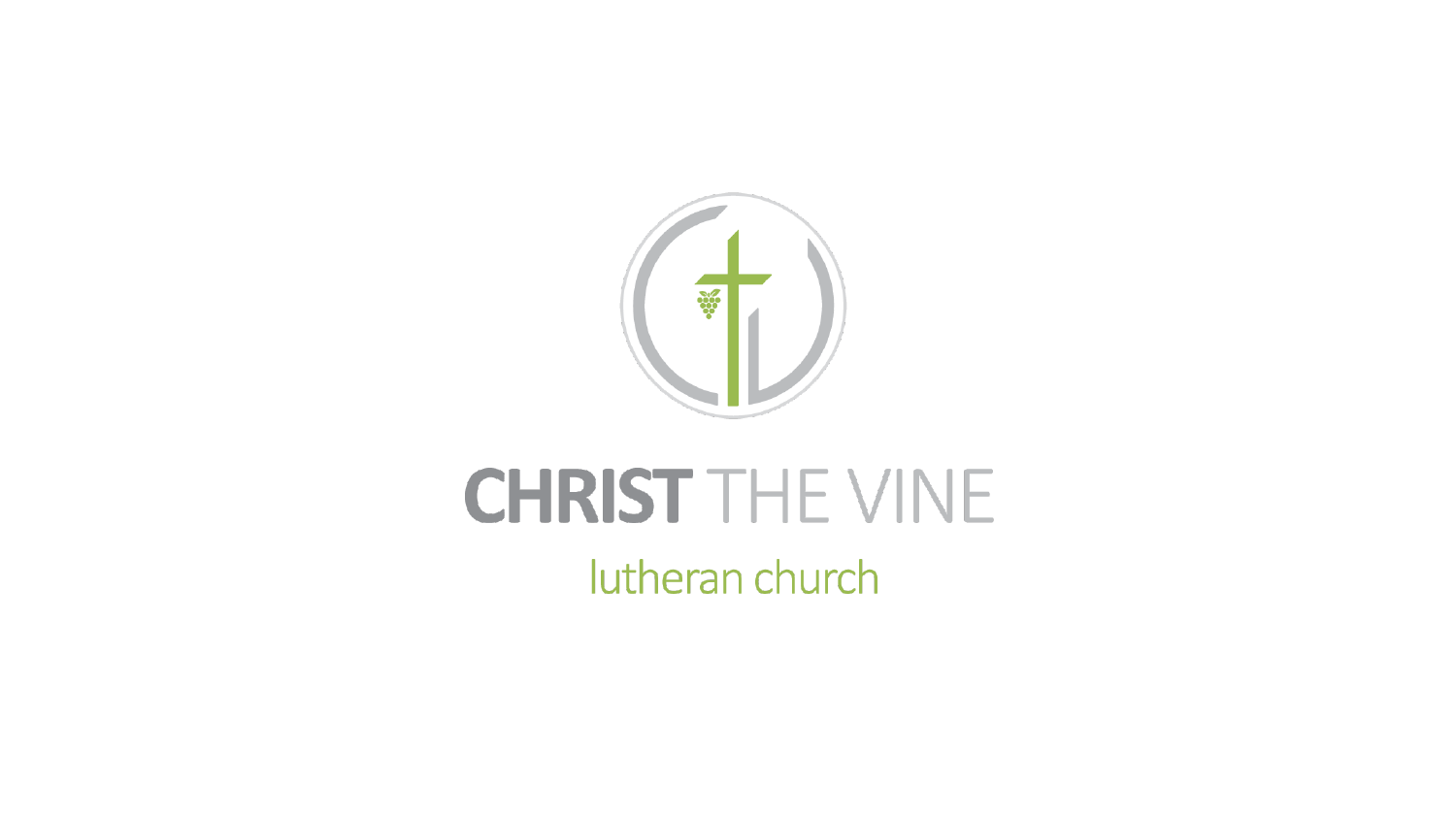# 4:32-6:7 – A Community Persecuted

# The Book of Acts

Christ the Vine Lutheran Church | Temecula CA

Spring, 2020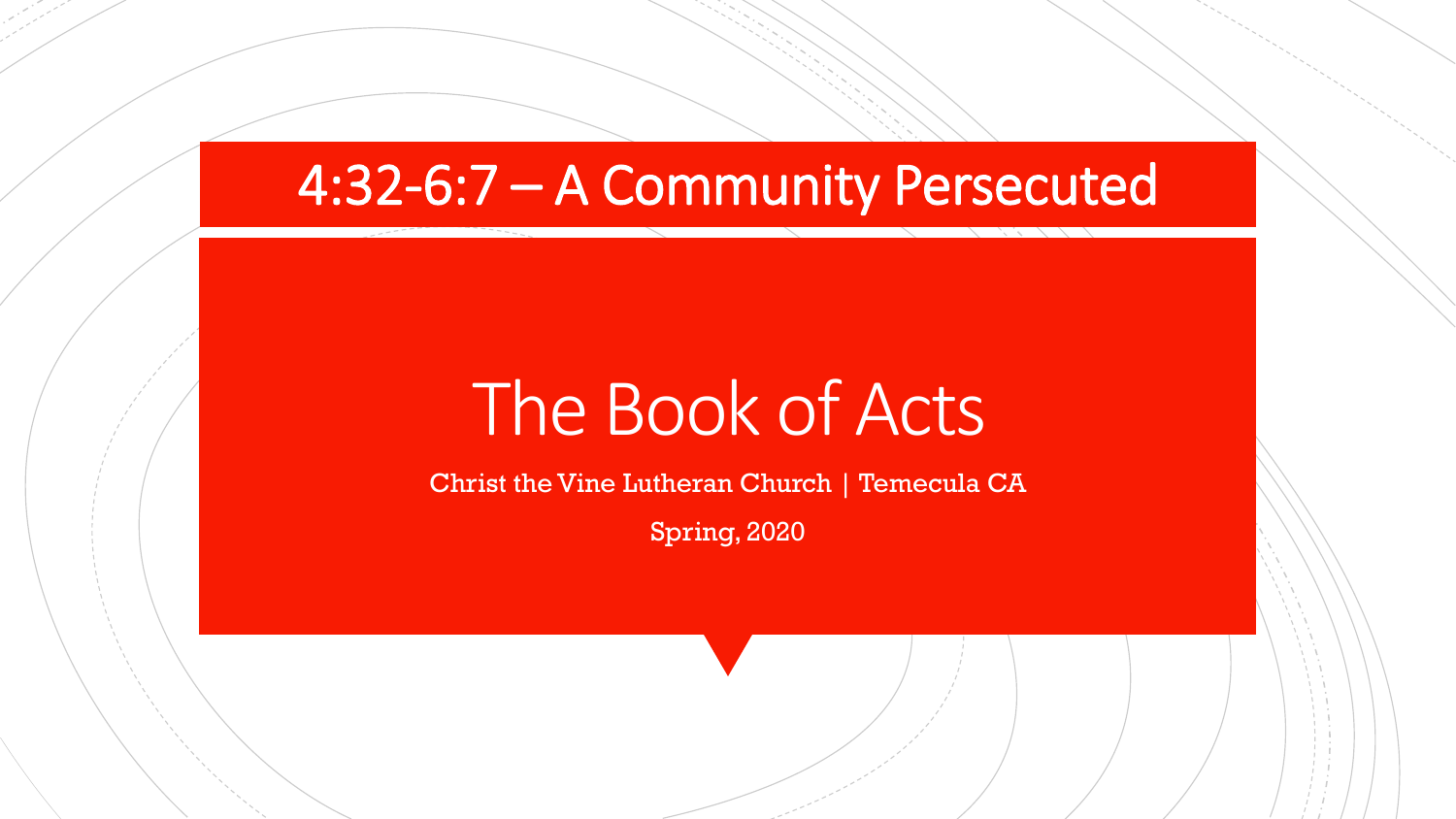# In this lesson...

- 4:32-5:11 The community of believers
- 5:12-5:41 More opposition from Jewish leadership
- 6:1-7 The Choosing of the Seven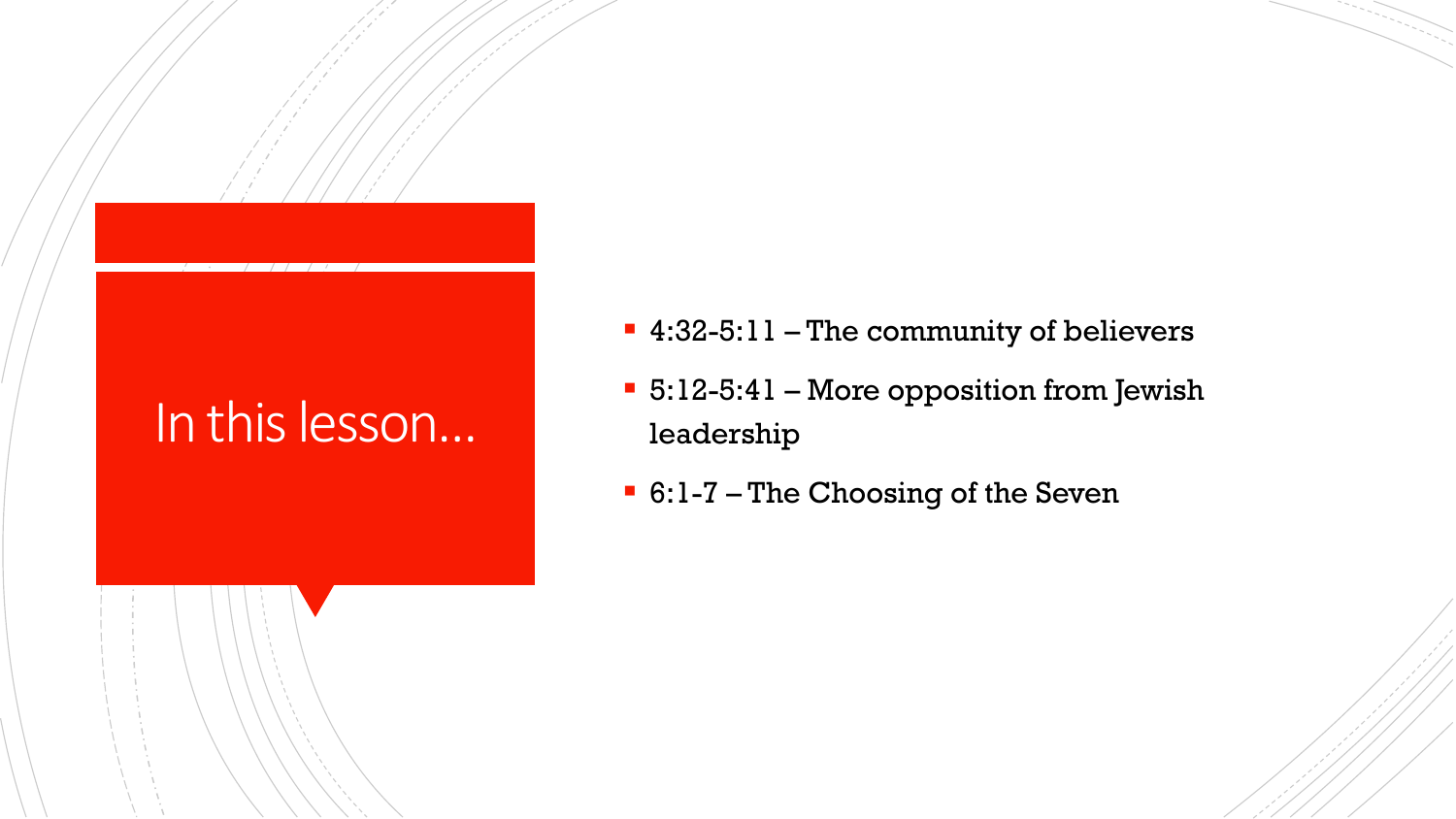# Peter heals the lame man/

[This Photo](http://www.wikigallery.org/wiki/painting_296031/Nicolas-Poussin/Saints-Peter-and-John-Healing-the-Lame-Man-1655) by Unknown Author is licensed under [CC BY-NC-ND](https://creativecommons.org/licenses/by-nc-nd/3.0/)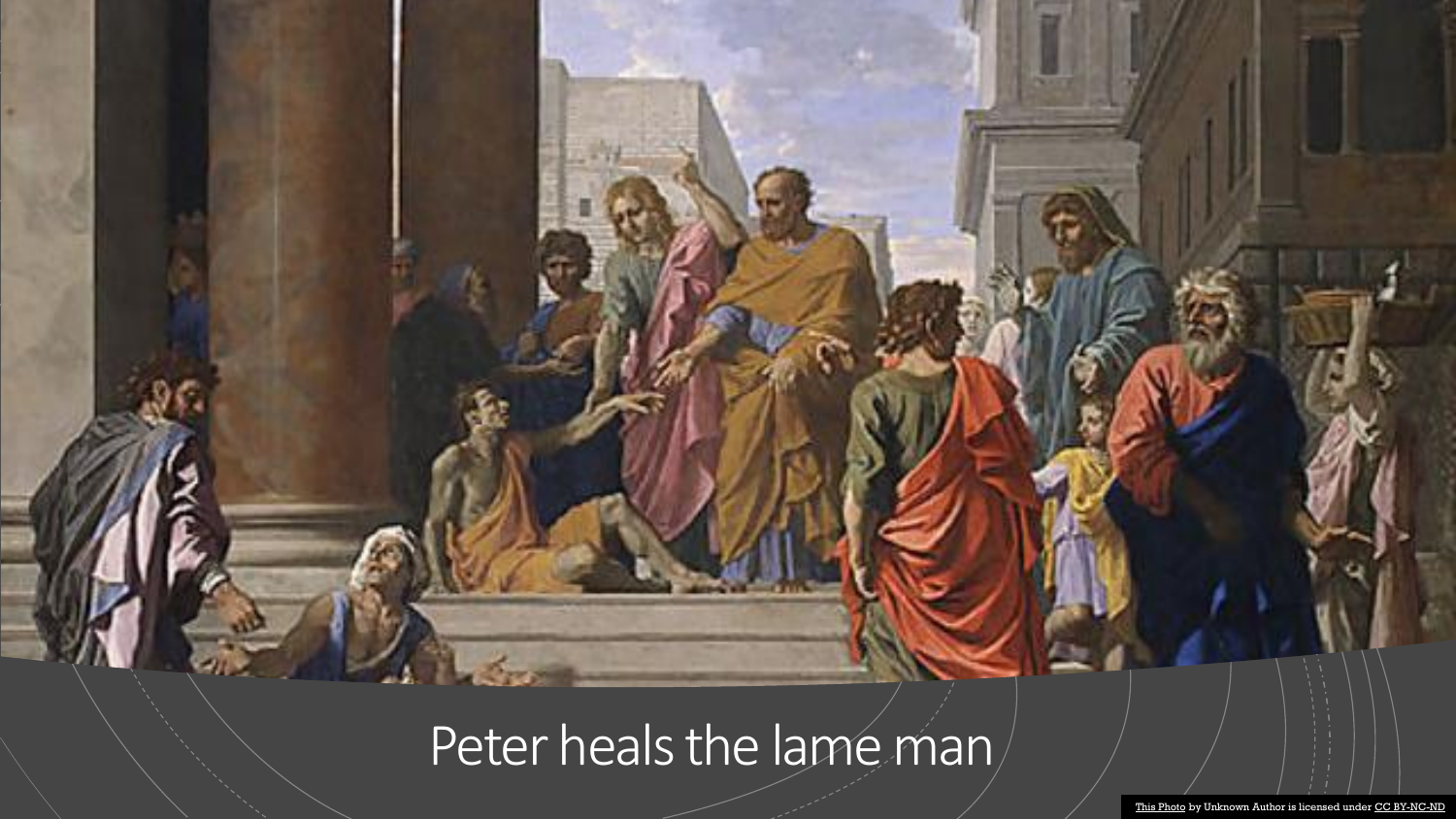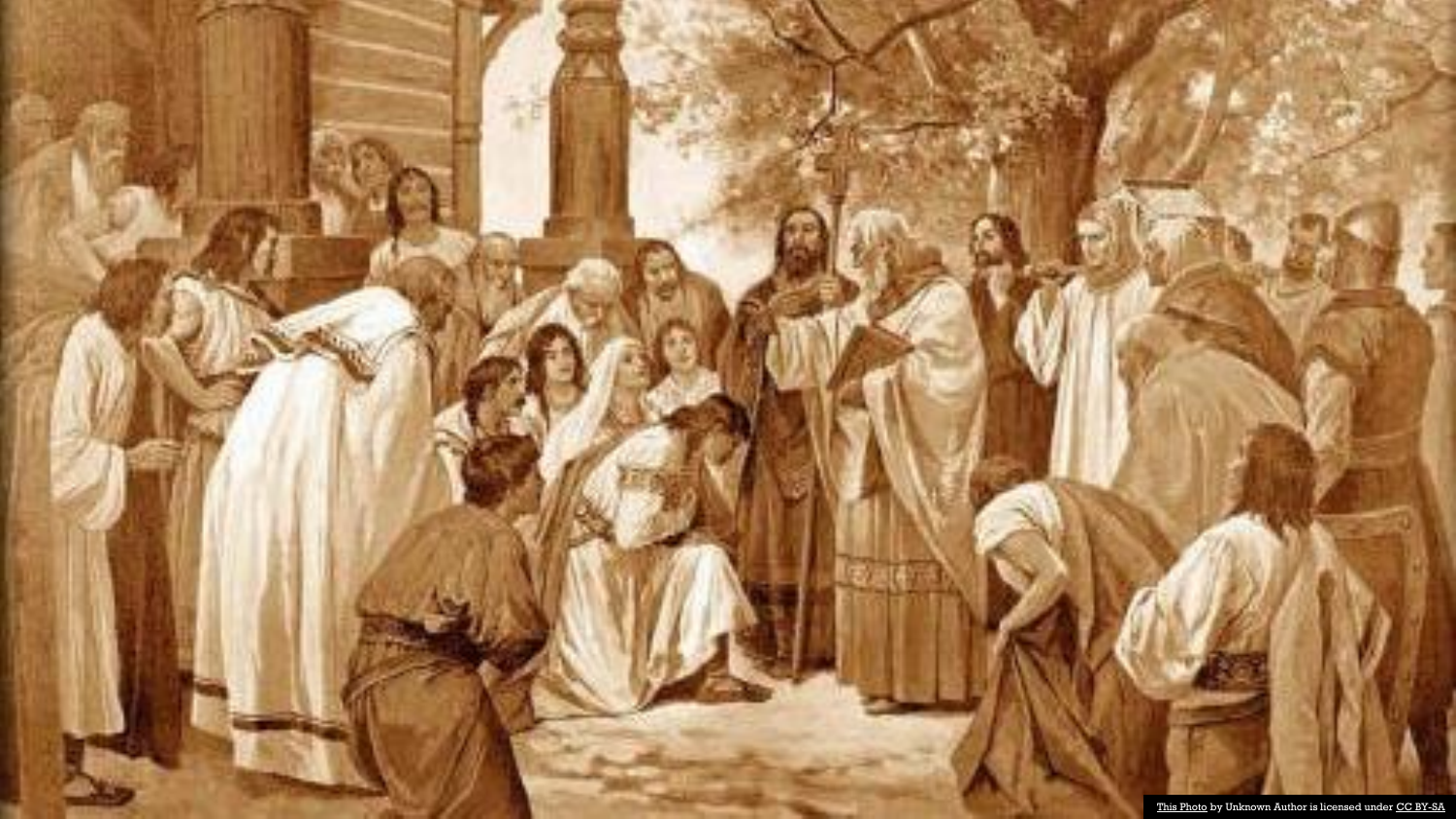The Early Community of Believers

- "All the believers were one in heart and mind"
- "They shared everything..."
- Continue to focus on Christ's resurrection
- Selling land and property to fund the mission
- "Joseph, a Levite from Cyprus, whom the apostles called Barnabas (which means "son of encouragement"), sold a field he owned and brought the money and put it at the apostles' feet. "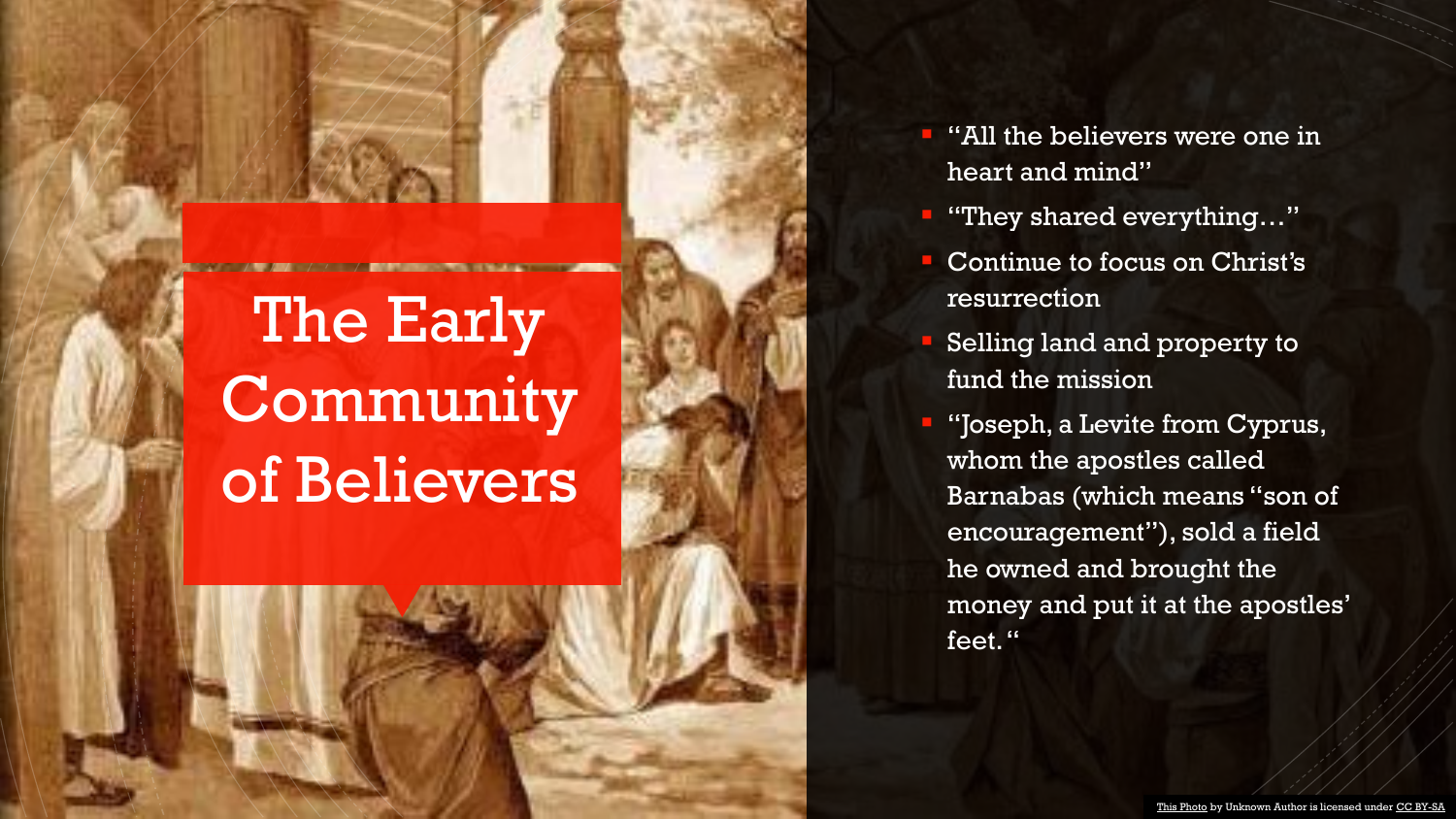# The role of the resurrection in Evangelism

- "What if Christ really had risen from the dead..."
	- **Then he really is God.** 
		- **Then I really ought to listen to him.**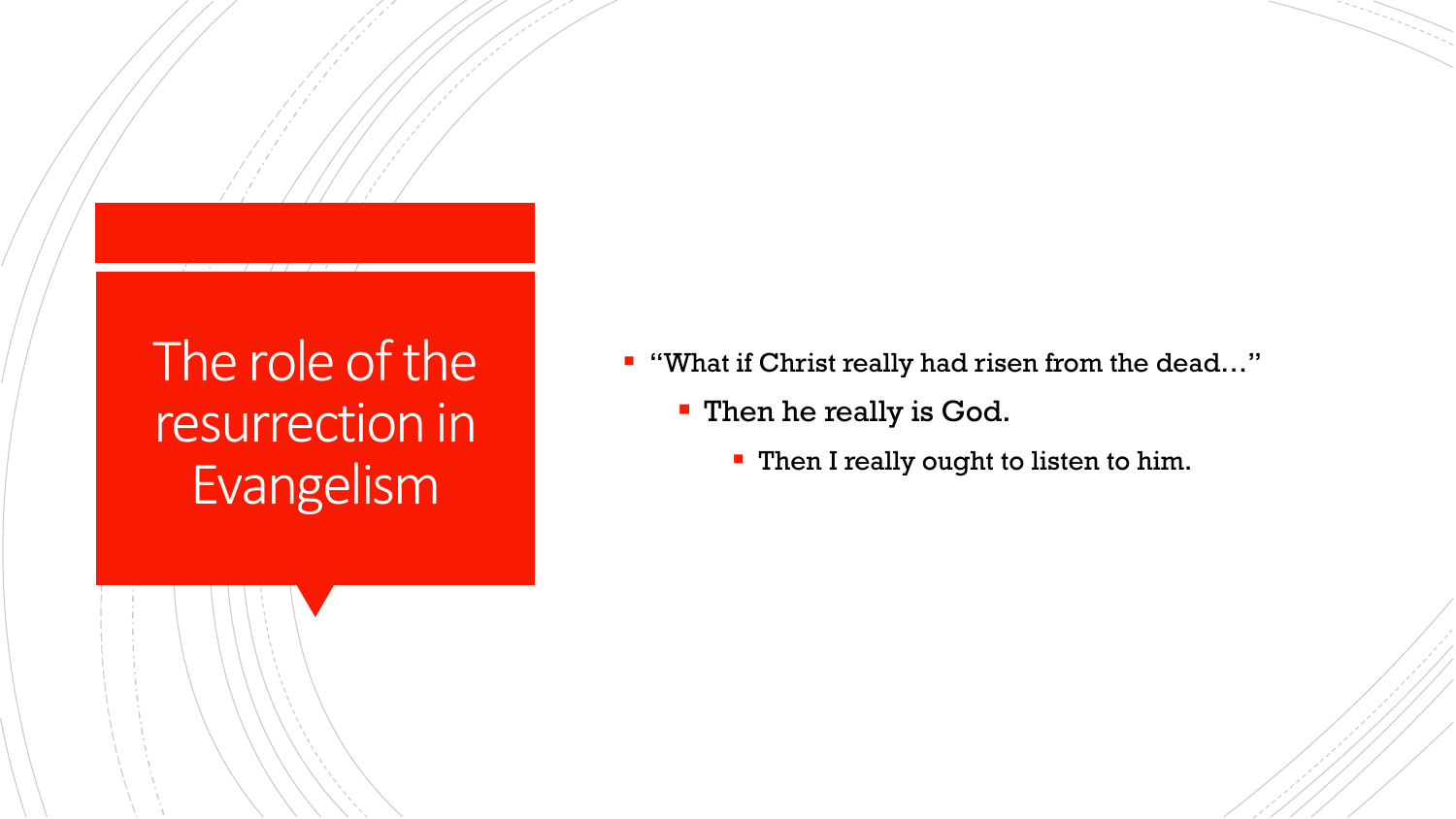# The Community of believers

- Not compulsory
- **Private property was still allowed.**
- **EXMALLE Small group of likeminded individuals.**
- For a purpose...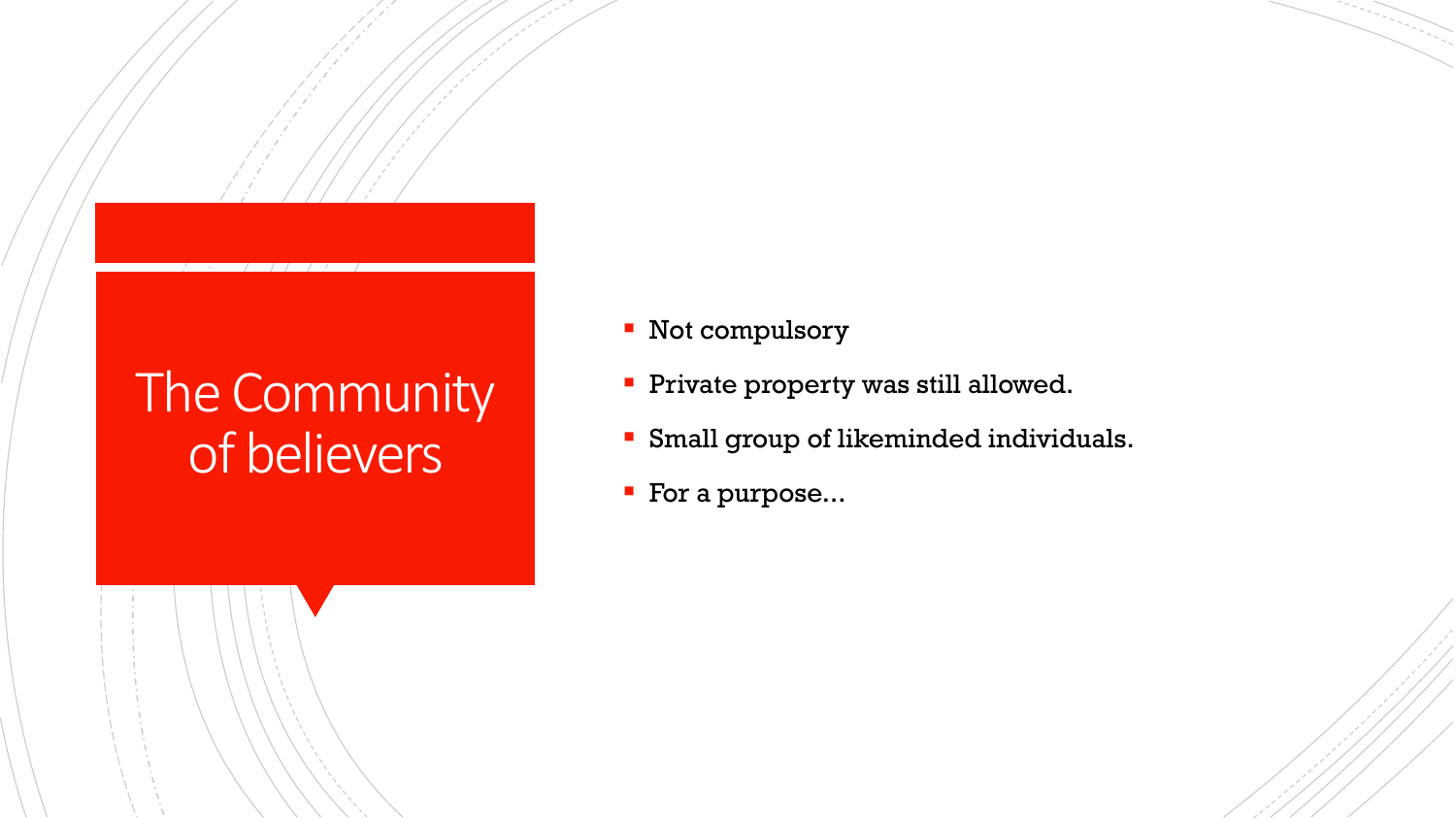# Ananias and Sapphira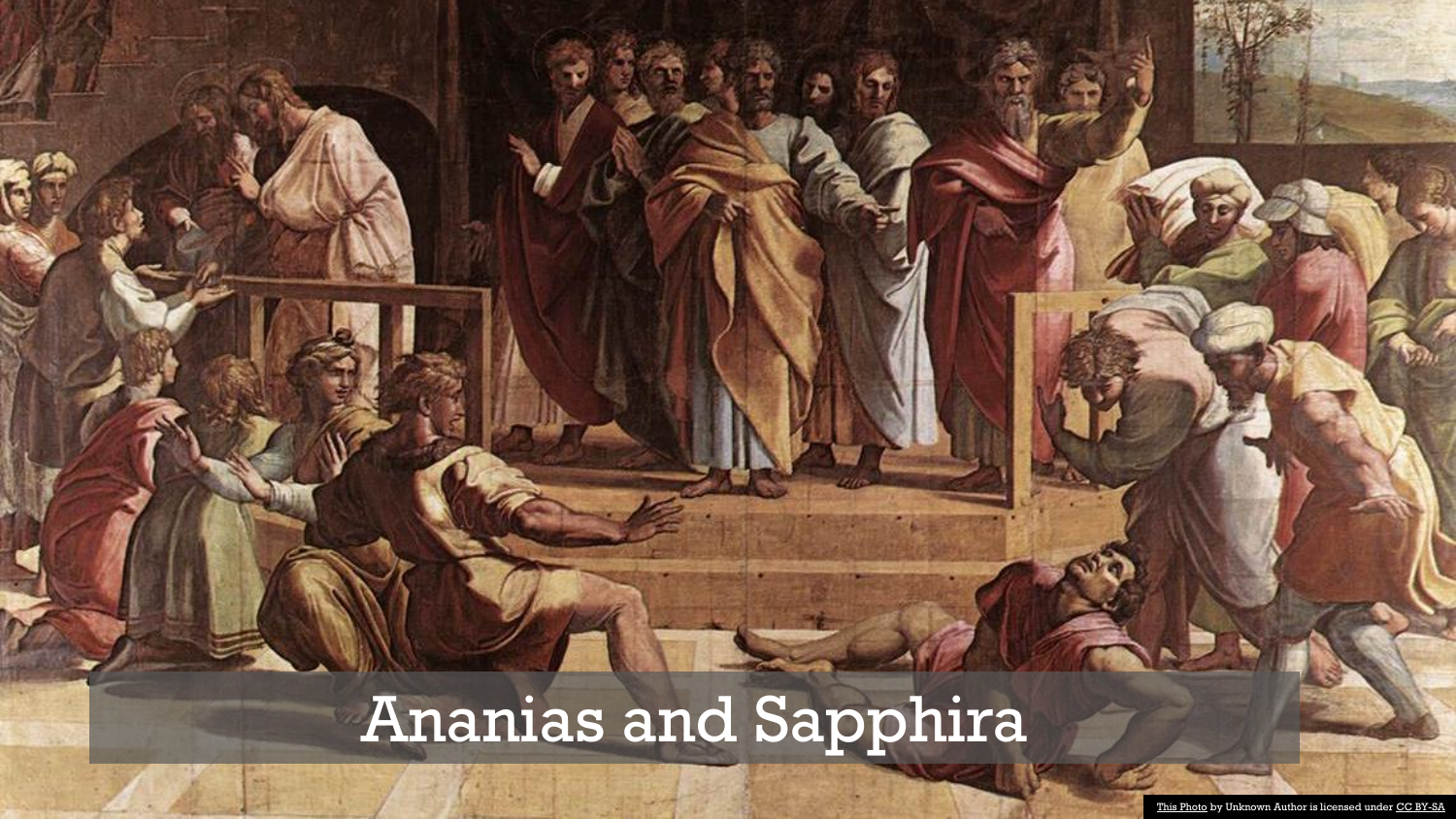# Ananias and Sapphira

**Why did they get** struck down? (and who did it)? **What was the** result of this judgment?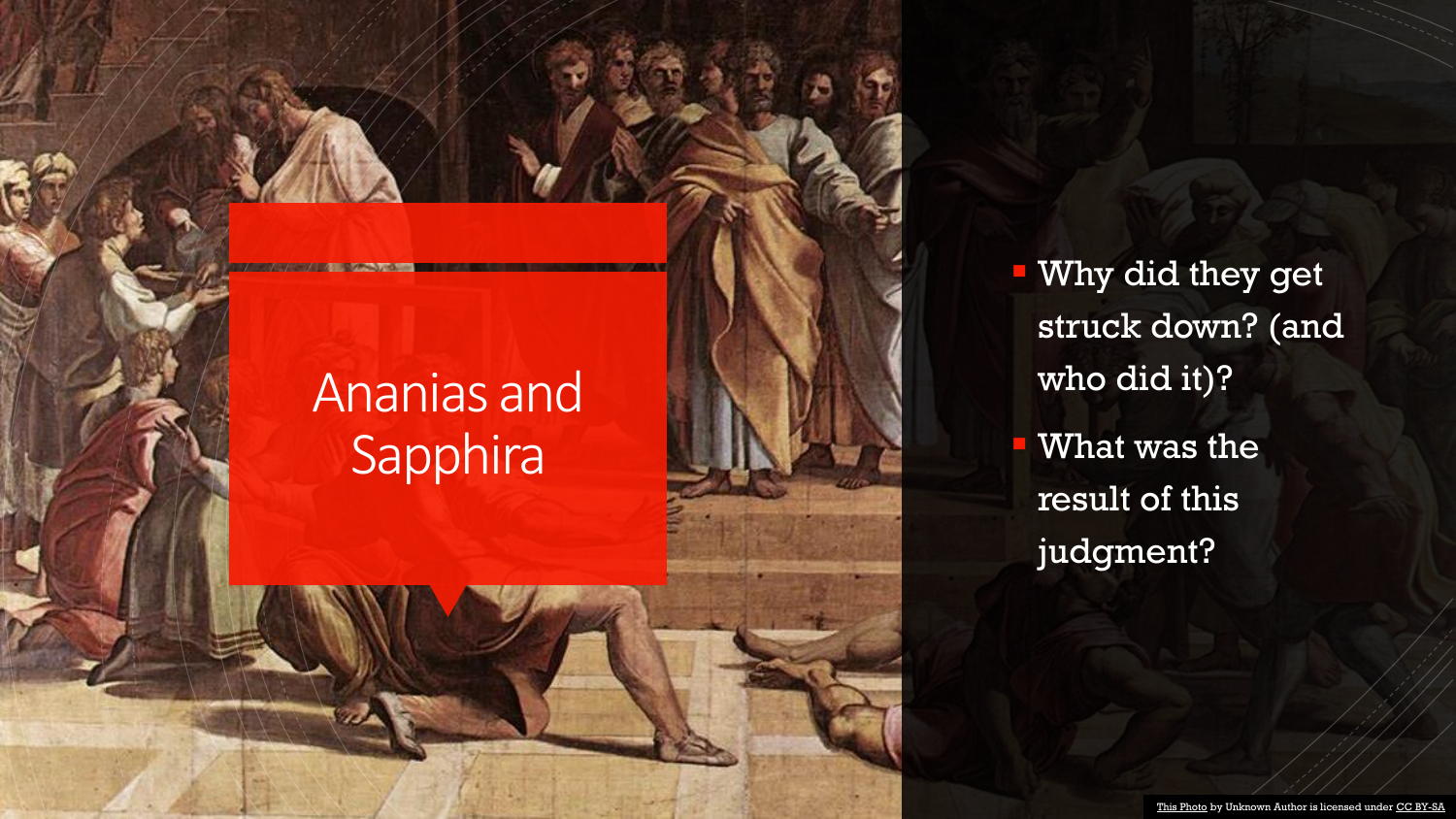## The Ministry **Work**

- **·** "The apostles performed many signs and wonders among the people. And all the believers used to meet together in Solomon's Colonnade."
- **Luke no longer gives us a number for how** many believers there now are.
- "…the sick and those tormented by impure spirits, and all of them were healed."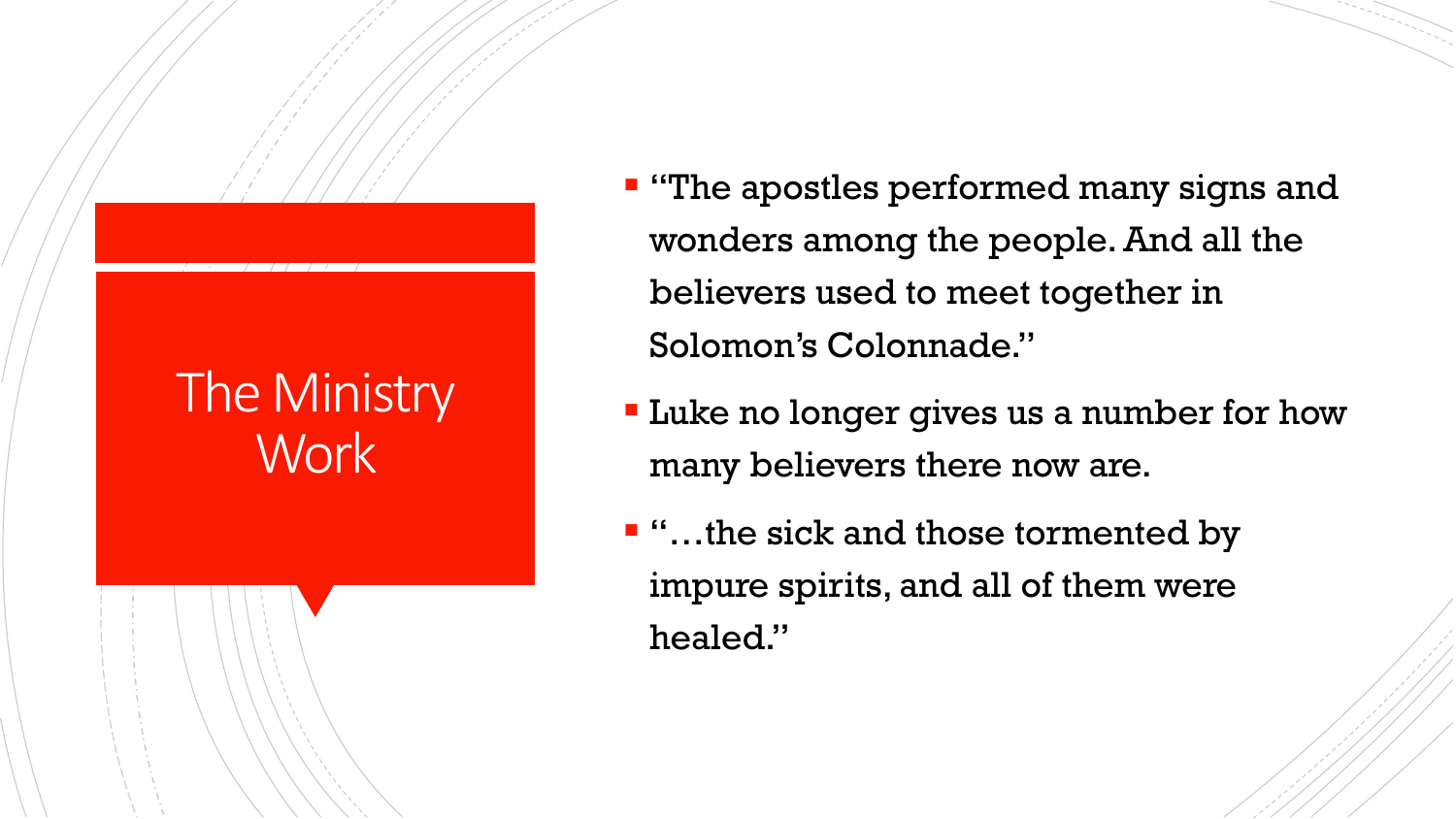#### ■ As a result?

- **The high priest and the Sadducees arrested** the apostles and put them in jail.
- **An angel opened the doors and brought them** out saying, "Go, stand in the temple courts, and tell the people all about this new life."
- **And so the next day, the apostles are arrested** again!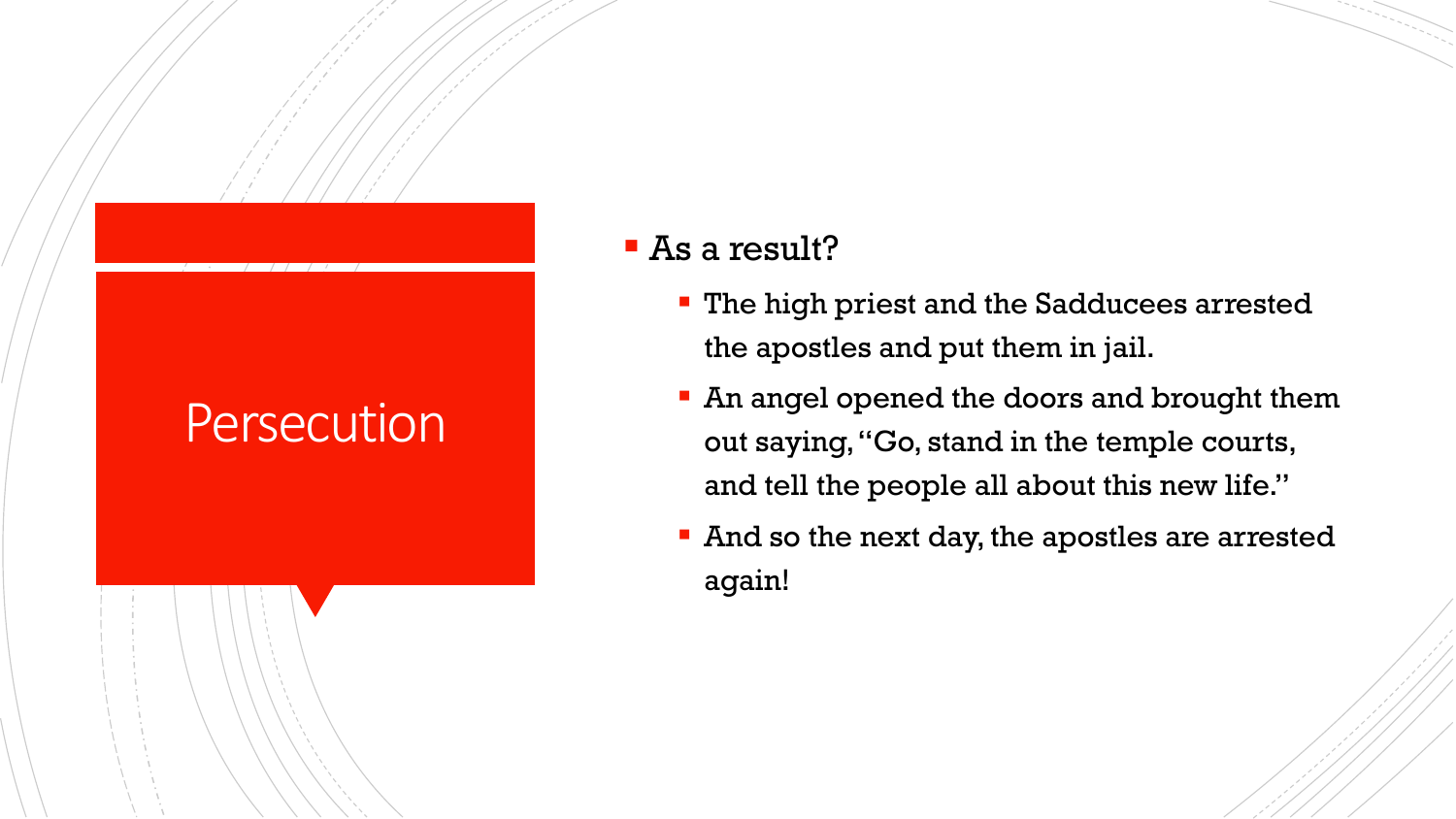### ■ On trial again...

- "We gave you strict orders not to teach in this name. Yet you have filled Jerusalem with your teaching and are determined to make us guilty of this man's blood."
- **Peter and the other apostles replied: "We must** obey God rather than human beings!"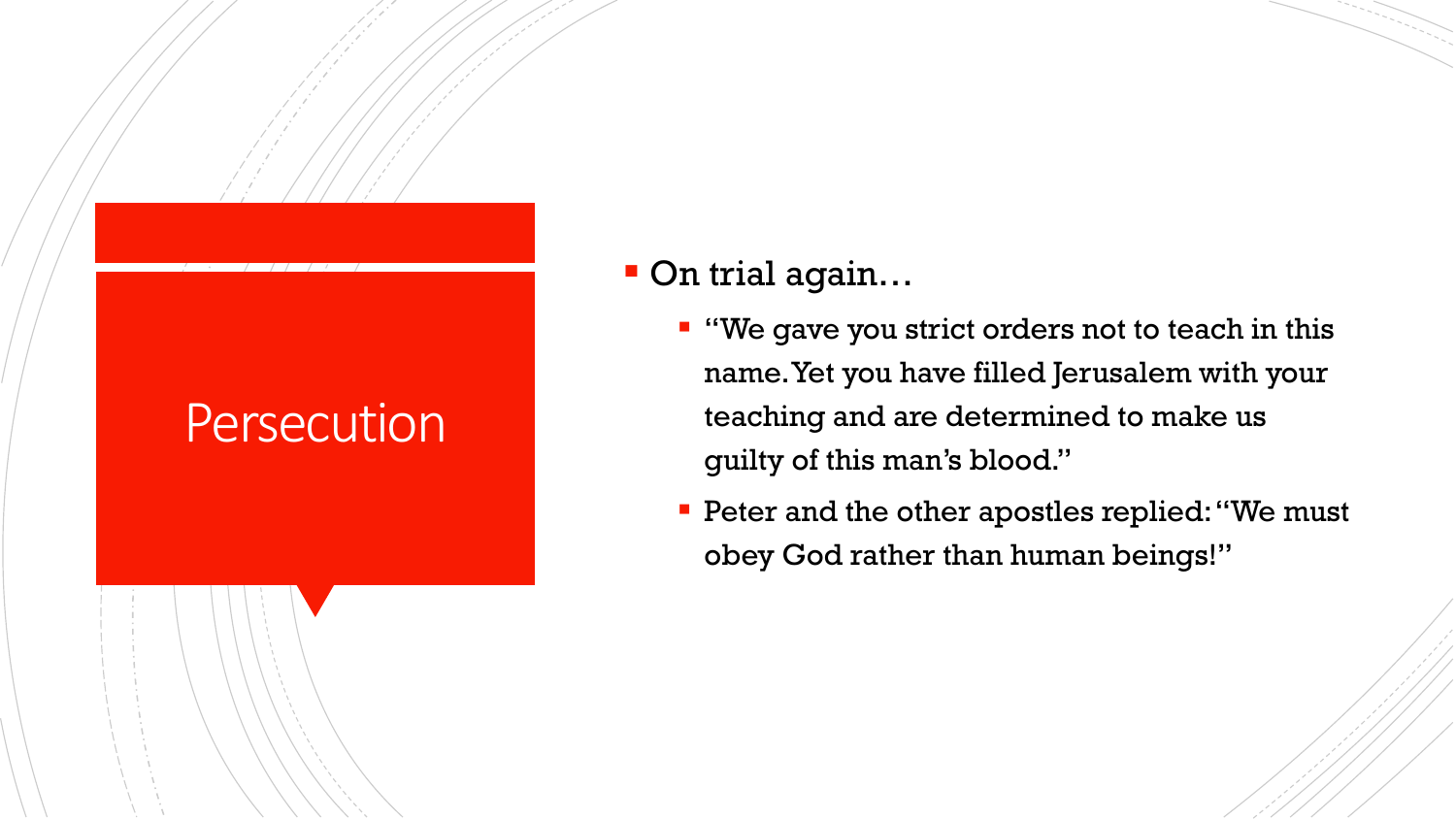### ■ On trial again...

- **The "judges" were furious and wanted to put** them to death.
- Gamaliel, a pharisee, convinced them to let them live, "If they fail, you have nothing to worry about. If they succeed, they are from God."
- **The apostles were flogged and let go.**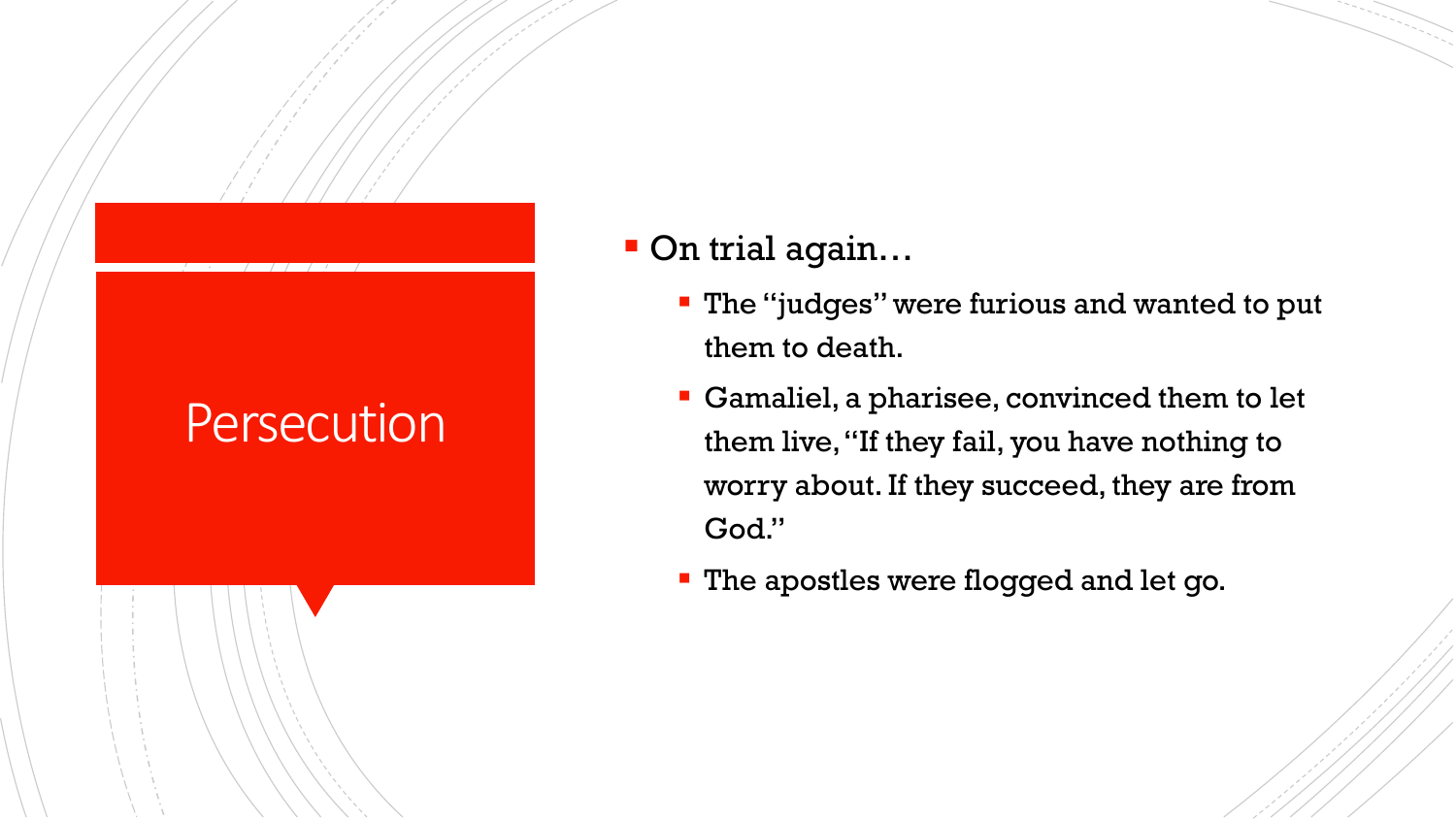**T** "The apostles left the Sanhedrin, rejoicing because they had been counted worthy of suffering disgrace for the Name. 42 Day after day, in the temple courts and from house to house, they never stopped teaching and proclaiming the good news that Jesus is the Messiah. "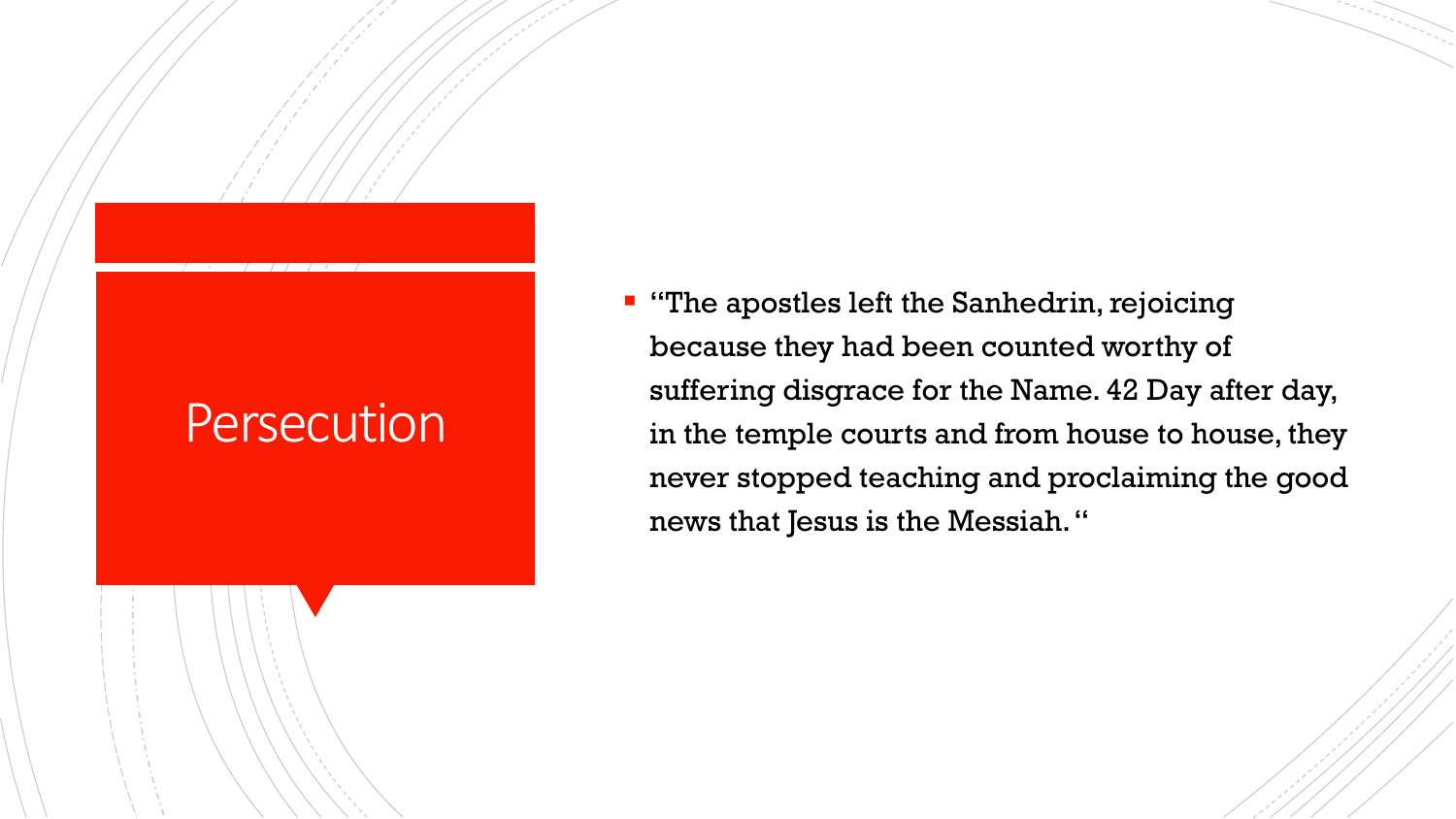# "We must obey God rather than men."

**In light of recent events, how does** this apply?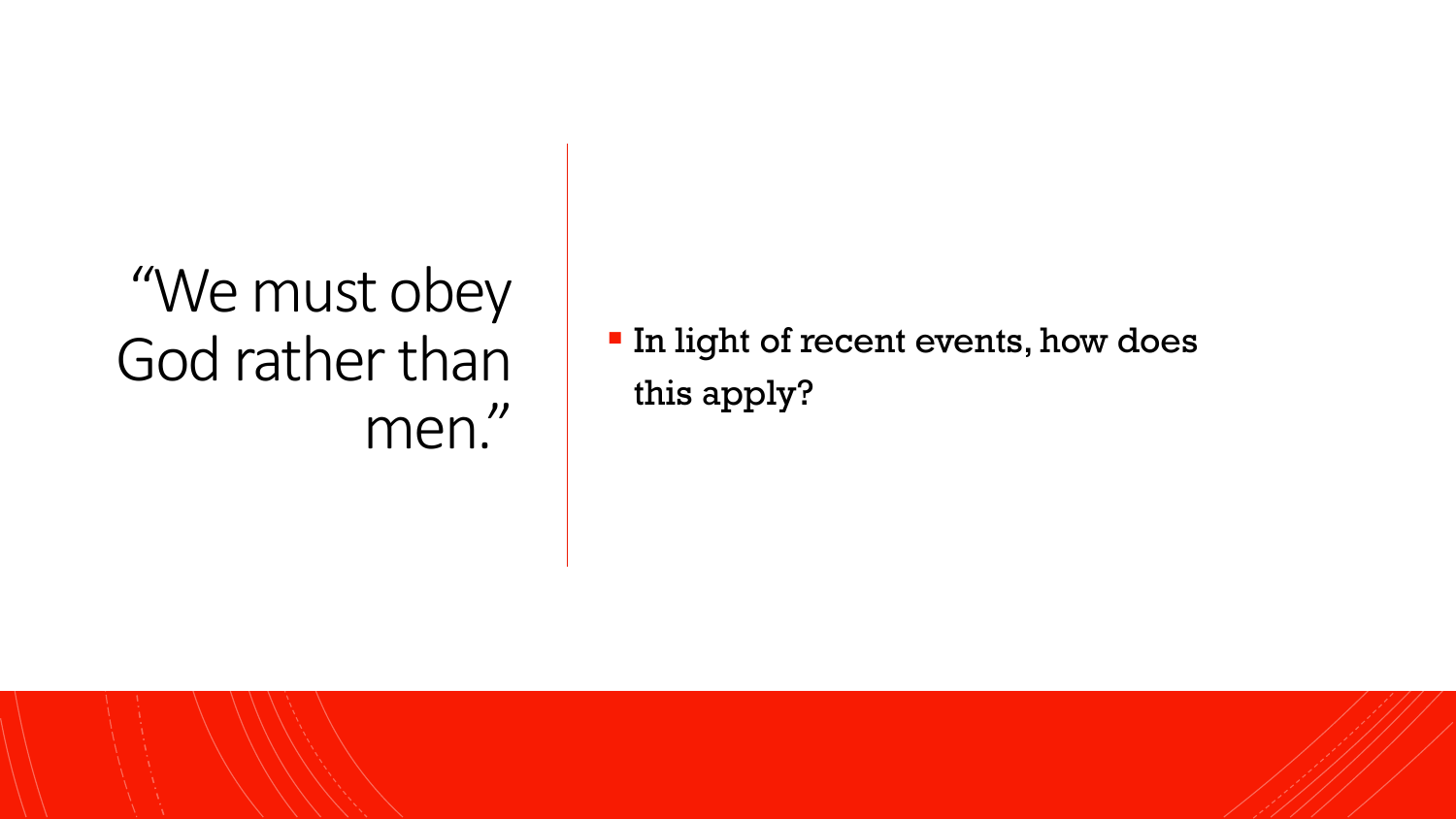An Opportunity to serve: (The Choosing of the Seven)

- Greek Jews and Hebraic Jews.
- **Distribution of food.**
- **The Twelve, "We can't neglect our calling** in order to serve food. Let's choose seven who are "known to be full of the Spirit and wisdom."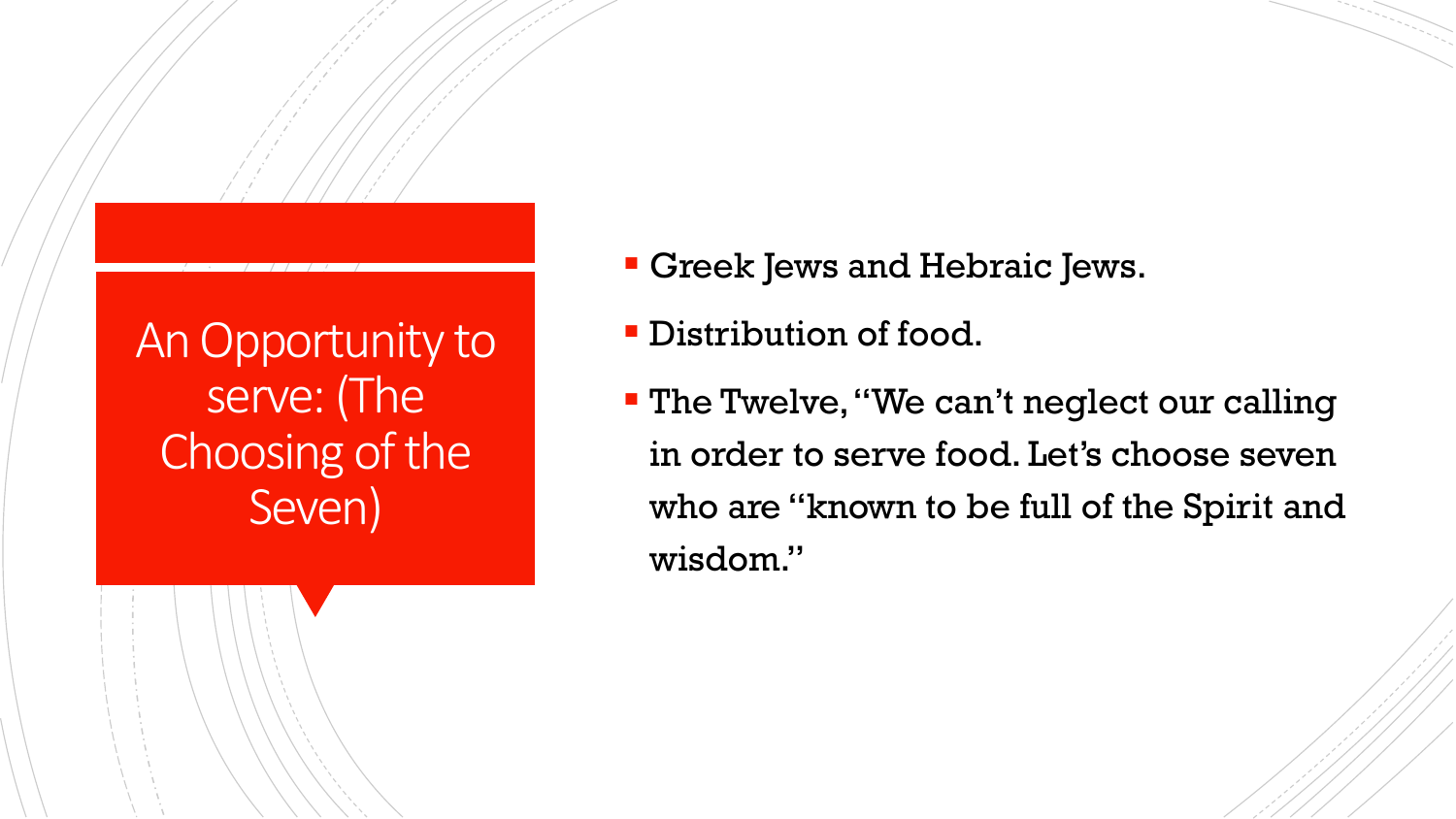### The Seven

# Stephen Philip Procorus Nicanor Timon Parmenas

Nicolas from Antioch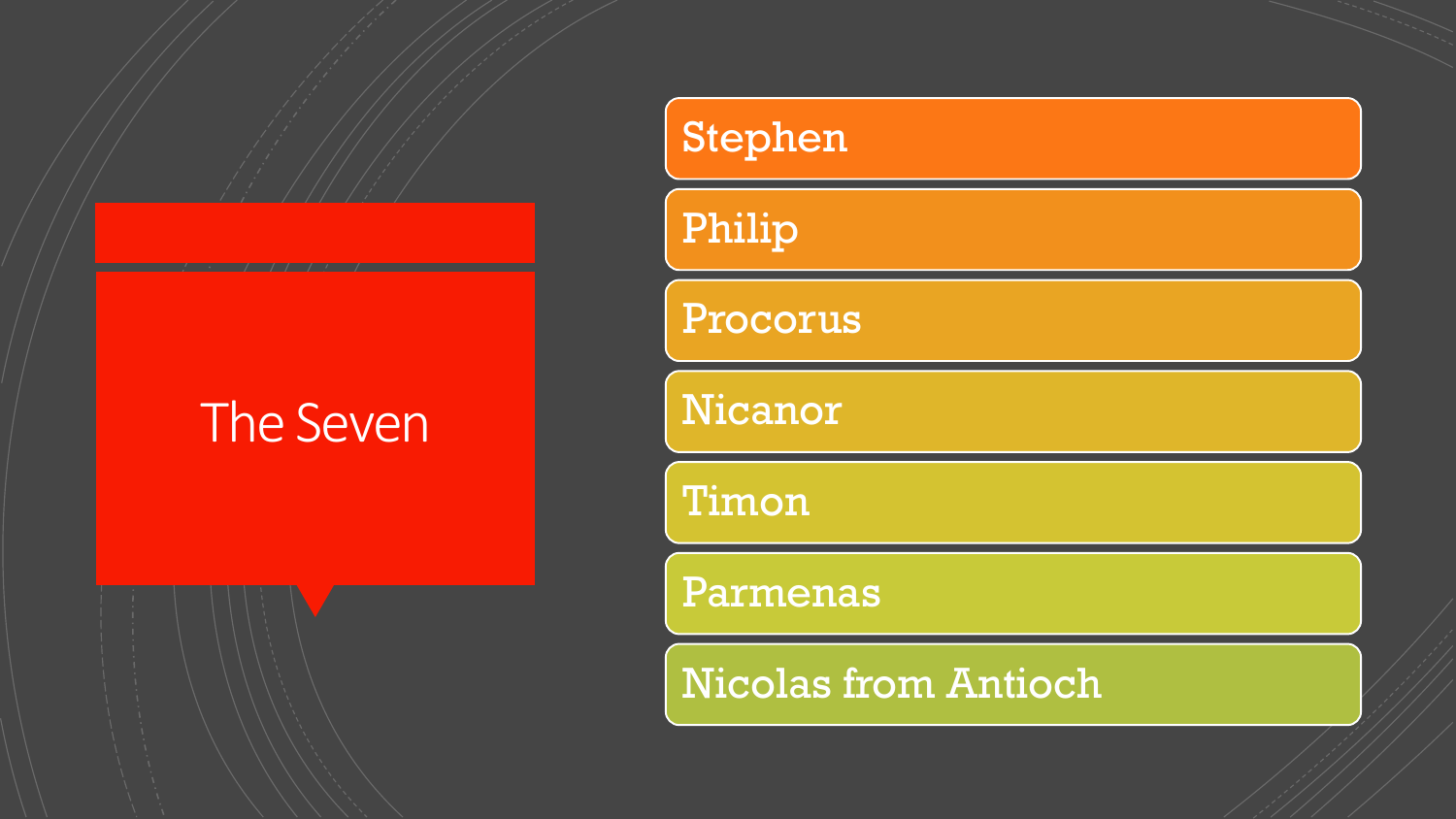# The Ministry **Work**

- "It would not be right for us to neglect the ministry of the word of God in order to wait on tables."
	- **EX How does this help us view our day jobs or** our volunteer work at church?